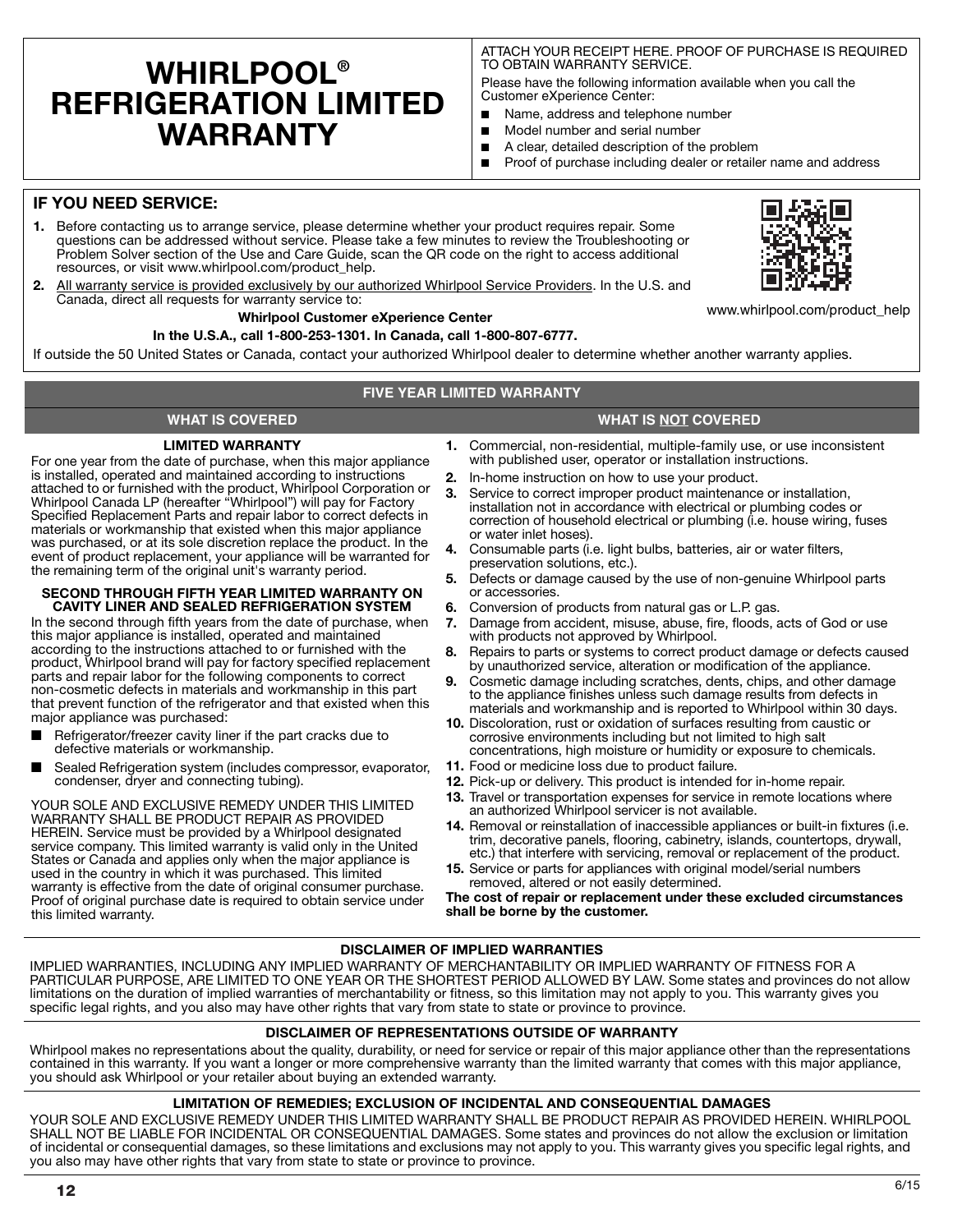# GARANTÍA LIMITADA DEL REFRIGERADOR WHIRLPOOL®

ADJUNTE SU RECIBO AQUÍ. SE REQUIERE UN COMPROBANTE DE COMPRA PARA OBTENER SERVICIO BAJO LA GARANTÍA. Tenga a mano la siguiente información cuando llame al Centro para la eXperiencia del cliente:

- Nombre, dirección y número de teléfono
- Número de modelo y de serie
- Una descripción clara y detallada del problema
- Comprobante de compra incluido el nombre y la dirección del distribuidor o vendedor

# SI NECESITA SERVICIO TÉCNICO:

- 1. Antes de contactarnos para obtener servicio, determine si el producto requiere reparación. Algunas consultas pueden atenderse sin servicio técnico. Tómese unos minutos para revisar la sección de Solución de problemas o Problemas y soluciones del Manual de uso y cuidado, escanee el código QR que se encuentra a la derecha para acceder a los recursos adicionales o visite www.whirlpool.com/product\_help.
- 2. Todos los servicios bajo la garantía los brindan exclusivamente Prestadores autorizados de servicio de Whirlpool. Para EE. UU. y Canadá, dirija todas las solicitudes de servicio bajo la garantía a:

### Centro para la eXperiencia del cliente de Whirlpool

## En EE. UU., llame al 1-800-253-1301. En Canadá, llame al 1-800-807-6777.

Si se encuentra fuera de los cincuenta Estados Unidos o de Canadá, póngase en contacto con su distribuidor autorizado de Whirlpool para determinar si corresponde otra garantía.

# GARANTÍA LIMITADA DE CINCO AÑOS

# LO QUE ESTÁ CUBIERTO LO QUE NO ESTÁ CUBIERTO

### GARANTÍA LIMITADA

Durante un año a partir de la fecha de compra, siempre y cuando este electrodoméstico principal se instale y reciba un uso y mantenimiento de conformidad con las instrucciones adjuntas o provistas con el producto, Whirlpool Corporation o Whirlpool Canada LP (en lo sucesivo 3. denominado "Whirlpool"), se hará cargo del costo de las piezas de repuesto especificadas de fábrica y del trabajo de reparación para corregir defectos en los materiales o en la mano de obra existentes en el momento de la compra de este electrodoméstico principal o reemplazará, a su exclusivo criterio, el producto. En caso de reemplazo, el electrodoméstico estará bajo garantía por el tiempo restante del periodo de garantía de la unidad original.

#### GARANTÍA LIMITADA DEL SEGUNDO AL QUINTO AÑO PARA EL REVESTIMIENTO DE LA CAVIDAD Y EL SISTEMA DE REFRIGERACIÓN SELLADO

Del segundo al quinto año desde la fecha de compra original, siempre y cuando este electrodoméstico principal se instale y reciba un uso y mantenimiento de conformidad con las instrucciones adjuntas o provistas con el producto, la marca Whirlpool se hará cargo del costo de las piezas de repuesto especificadas de fábrica y del trabajo de reparación para los siguientes componentes, para corregir defectos no estéticos en los materiales y en la mano de obra que tenga esta pieza, los cuales impidan el funcionamiento del refrigerador, y que hayan existido en el momento de la compra de este electrodoméstico principal:

- Revestimiento de la cavidad del refrigerador/congelador si la pieza se agrietara debido a defectos de material o de mano de obra.
- Sistema de refrigeración sellado (incluye compresor, evaporador, condensador, secador y tubos conectores).

SU ÚNICO Y EXCLUSIVO RECURSO SEGÚN LOS TÉRMINOS DE ESTA GARANTÍA LIMITADA SERÁ EL DE REPARAR EL PRODUCTO SEGÚN SE ESTIPULA EN LA PRESENTE. El servicio deberá ser suministrado por una compañía de servicio designada por Whirlpool. Esta garantía limitada es válida solamente en Estados Unidos o en Canadá y se aplica solamente cuando el electrodoméstico principal se use en el país en el que se ha comprado. Esta garantía limitada entrará en vigor a partir de la fecha de la compra del consumidor original. Se requiere un comprobante de la fecha de compra original para obtener servicio bajo esta garantía limitada.

- 1. Uso comercial, no residencial o familiar múltiple o uso diferente del indicado en las instrucciones del usuario, del operador o de instalación publicadas.
- 2. Instrucción a domicilio sobre cómo usar el producto.
- 3. Servicio para corregir el mantenimiento o la instalación incorrecta del producto, la instalación que no esté de acuerdo con los códigos eléctricos o de plomería o corrección de plomería o instalación eléctrica doméstica (por ejemplo, instalación eléctrica, fusibles o mangueras de entrada de agua del hogar).
- 4. Piezas de consumo (por ejemplo, focos de luz, baterías, filtros de agua o de aire, soluciones de conservación, etc.).
- 5. Defectos o daños causados por el uso de piezas o accesorios no legítimos de Whirlpool.
- 6. Conversión del producto de gas natural o gas L.P.
- 7. Daño causado por accidente, uso indebido, abuso, incendio, inundación, actos fortuitos o el empleo de productos no aprobados por Whirlpool.
- 8. Reparaciones a piezas o sistemas para corregir el daño o los defectos del producto a causa de reparaciones por servicio no autorizado, alteraciones o modificaciones en el electrodoméstico.
- 9. Daños estéticos, incluyendo rayaduras, abolladuras, desportilladuras u otro daño al acabado del electrodoméstico a menos que el mismo sea debido a defectos en los materiales o la mano de obra y se le informe a Whirlpool en un lapso de 30 días.
- 10. Decoloración, herrumbre u oxidación de las superficies producto de entornos corrosivos o cáusticos que incluyen, entre otras cosas, altas concentraciones de sal, humedad elevada o exposición a productos químicos.
- 11. Pérdida de comida o medicamentos debido a la falla del producto.
- 12. Recogida o entrega. Este producto está destinado para ser reparado en su hogar.
- 13. Gastos de viaje o de transporte para prestar servicio en lugares remotos en los cuales no haya disponible un técnico de servicio autorizado por Whirlpool.
- 14. Remoción o reinstalación de electrodomésticos en lugares inaccesibles o accesorios integrados (por ejemplo, adornos, paneles decorativos, pisos, armarios, islas, mostradores, paredes, etc.) que interfieran con el servicio, la remoción o el reemplazo del producto.
- 15. Servicio técnico o piezas para electrodomésticos con números de serie/ modelo originales removidos, alterados o no identificados con facilidad.

El costo de la reparación o del reemplazo bajo estas circunstancias excluidas correrá por cuenta del cliente.





www.whirlpool.com/product\_help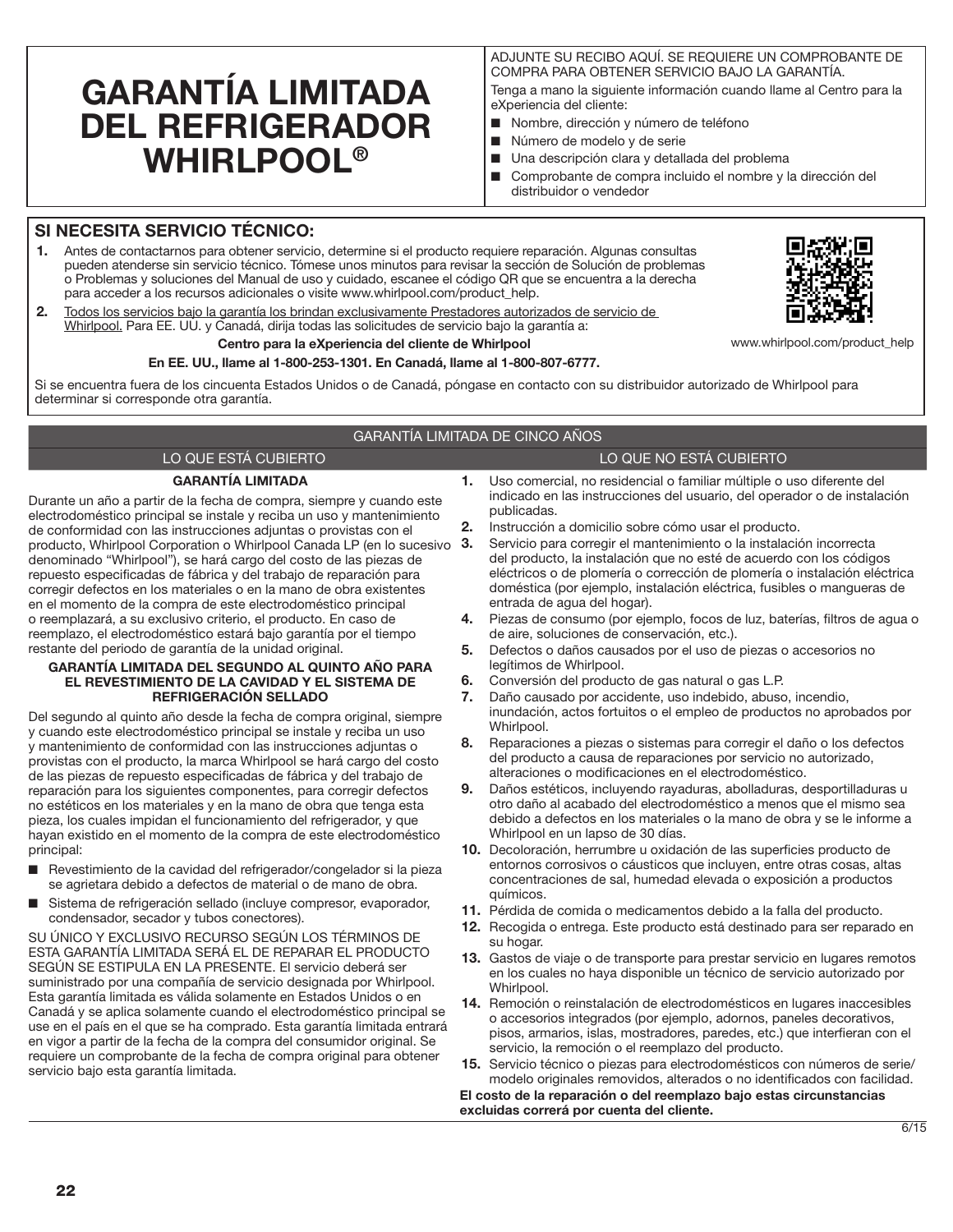# EXCLUSIÓN DE GARANTÍAS IMPLÍCITAS

LAS GARANTÍAS IMPLÍCITAS, INCLUYENDO CUALQUIER GARANTÍA IMPLÍCITA DE COMERCIABILIDAD O GARANTÍA IMPLÍCITA DE CAPACIDAD PARA UN PROPÓSITO PARTICULAR, SE LIMITAN A UN AÑO O AL PERÍODO MÁS CORTO PERMITIDO POR LEY. Algunos estados y provincias no permiten la limitación de la duración de las garantías implícitas de comerciabilidad o capacidad, de modo que la limitación arriba indicada quizá no le corresponda. Esta garantía le otorga derechos legales específicos y es posible que usted tenga también otros derechos que varían de un estado a otro o de una provincia a otra.

## EXCLUSIÓN DE DECLARACIONES FUERA DE LA GARANTÍA

Whirlpool no hace declaraciones acerca de la calidad, durabilidad o necesidad de servicio técnico o reparación de este electrodoméstico principal aparte de las declaraciones incluidas en esta garantía. Si usted desea una garantía con una duración más prolongada o más completa que la garantía limitada que se incluye con este electrodoméstico principal, deberá dirigirse a Whirlpool o a su distribuidor acerca de la compra de una garantía extendida.

## LIMITACIÓN DE RECURSOS; EXCLUSIÓN DE DAÑOS INCIDENTALES Y CONSECUENTES

SU ÚNICO Y EXCLUSIVO RECURSO SEGÚN LOS TÉRMINOS DE ESTA GARANTÍA LIMITADA SERÁ EL DE REPARAR EL PRODUCTO SEGÚN SE ESTIPULA EN LA PRESENTE. WHIRLPOOL NO SE RESPONSABILIZARÁ POR DAÑOS INCIDENTALES O CONSECUENTES. Algunos estados y provincias no permiten la exclusión o limitación de daños incidentales o consecuentes, de modo que estas limitaciones y exclusiones quizás no le correspondan. Esta garantía le otorga derechos legales específicos y es posible que usted tenga también otros derechos que varían de un estado a otro o de una provincia a otra.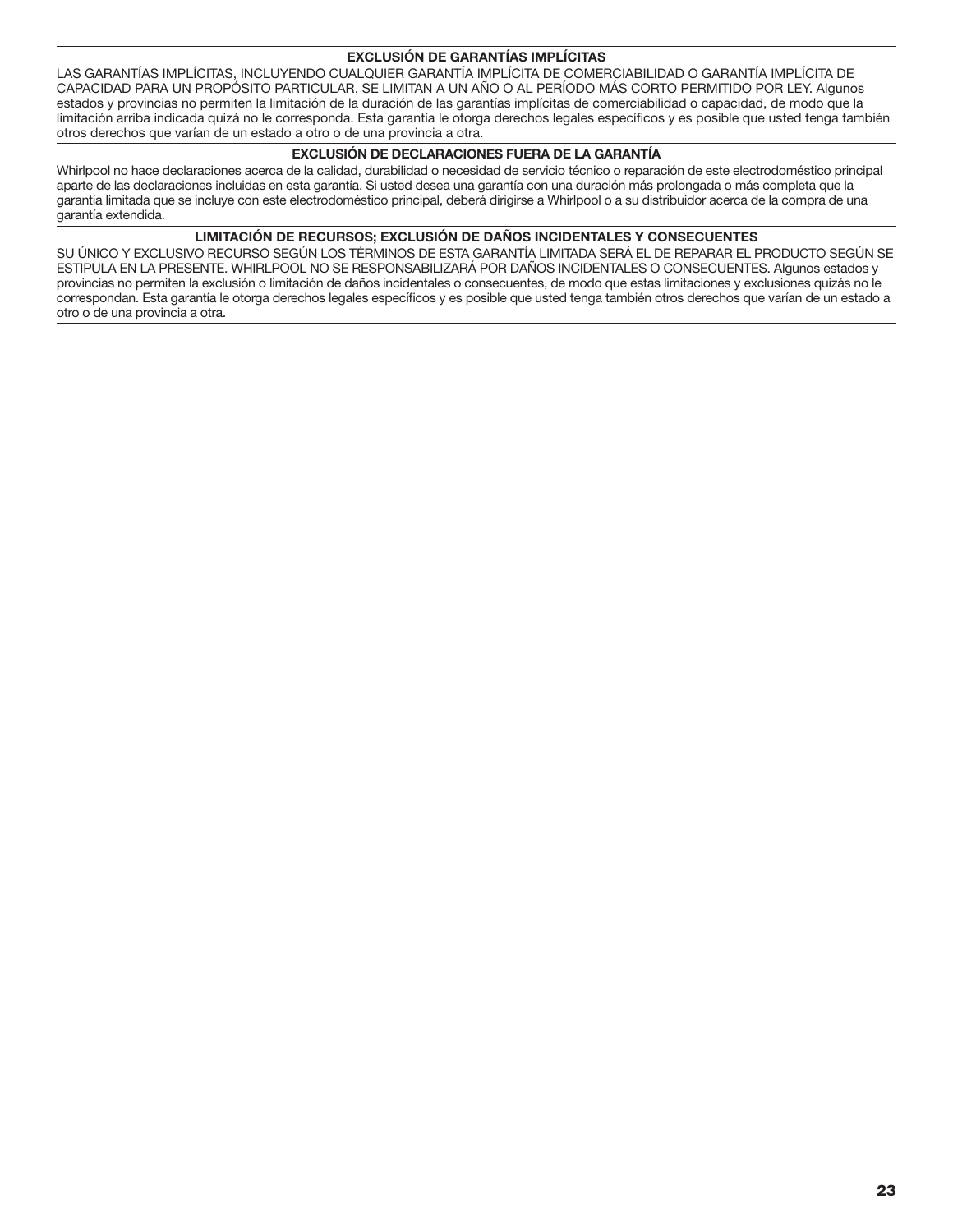# GARANTIE LIMITÉE DES APPAREILS DE RÉFRIGÉRATION **WHIRLPOOL®**

## ATTACHEZ ICI VOTRE REÇU DE VENTE. UNE PREUVE D'ACHAT EST OBLIGATOIRE POUR OBTENIR L'APPLICATION DE LA GARANTIE. Lorsque vous appelez le centre d'eXpérience de la clientèle, veuillez garder à

disposition les renseignements suivants : ■ Nom, adresse et numéro de téléphone

- Numéros de modèle et de série
- Une description claire et détaillée du problème rencontré
- Une preuve d'achat incluant le nom et l'adresse du marchand ou du détaillant

# SI VOUS AVEZ BESOIN DE SERVICE :

1. Avant de nous contacter pour obtenir un dépannage, veuillez déterminer si des réparations sont nécessaires pour votre produit. Certains problèmes peuvent être résolus sans intervention de dépannage. Prenez quelques minutes pour parcourir la section Dépannage ou Résolution de problèmes du guide d'utilisation et d'entretien, scannez le code QR ci-contre avec votre téléphone intelligent pour accéder à des ressources supplémentaires, ou rendez-vous sur le site http://www.whirlpool.ca.



http://www.whirlpool.ca

2. Tout service sous garantie doit être effectué exclusivement par nos fournisseurs de dépannage autorisés Whirlpool. Aux É.-U. et au Canada, dirigez toutes vos demandes de service sous garantie au

#### Centre d'eXpérience de la clientèle Whirlpool

#### Aux É.-U., composer le 1-800-253-1301. Au Canada, composer le 1-800-807-6777.

Si vous résidez à l'extérieur du Canada et des 50 États des États-Unis, contactez votre marchand Whirlpool autorisé pour déterminer si une autre garantie s'applique.

## GARANTIE LIMITÉE DE CINQ ANS

# CE QUI EST COUVERT CE QUI N'EST PAS COUVERT

GARANTIE LIMITÉE

Pendant un an à compter de la date d'achat, lorsque ce gros appareil ménager est installé, utilisé et entretenu conformément aux instructions jointes au produit ou fournies avec, Whirlpool Corporation ou Whirlpool Canada LP (ci-après désignées "Whirlpool") décidera à sa seule discrétion de remplacer le produit ou de payer pour les pièces spécifiées par l'usine et la maind'oeuvre nécessaires pour corriger les vices de matériaux ou de fabrication qui existaient déjà lorsque ce gros appareil ménager a été acheté. S'il est remplacé, votre appareil restera sous garantie pour la durée restant à courir de la période de garantie sur le produit d'origine.

#### GARANTIE LIMITÉE DE LA DEUXIÈME À LA CINQUIÈME ANNÉE INCLUSIVEMENT SUR LA DOUBLURE DE LA CAVITÉ ET SUR LE SYSTÈME DE RÉFRIGÉRATION SCELLÉ

De la deuxième à la cinquième année inclusivement à compter de la date d'achat initiale, lorsque ce gros appareil ménager est installé, utilisé et entretenu conformément aux instructions jointes au produit ou fournies avec, la marque Whirlpool paiera pour les pièces de rechange spécifiées par l'usine et la maind'oeuvre concernant les composants suivants pour corriger les défauts non esthétiques de matériau ou de fabrication de ladite pièce qui empêchent le réfrigérateur de fonctionner et qui étaient déjà présents lorsque ce gros appareil ménager a été acheté :

- Doublure de la cavité du réfrigérateur/congélateur si la pièce se fissure en raison d'un vice de matériau ou de fabrication.
- Système de réfrigération scellé (y compris le compresseur, l'évaporateur, le condenseur, le séchoir et les conduits de connexion).

LE SEUL ET EXCLUSIF RECOURS DU CLIENT DANS LE CADRE DE LA PRÉSENTE GARANTIE LIMITÉE CONSISTE EN LA RÉPARATION PRÉVUE PAR LA PRÉSENTE. Le service doit être fourni par une compagnie de service désignée par Whirlpool. Cette garantie limitée est valide uniquement aux États-Unis ou au Canada et s'applique exclusivement lorsque le gros appareil ménager est utilisé dans le pays où il a été acheté. La présente garantie limitée est valable à compter de la date d'achat initial par le consommateur. Une preuve de la date d'achat initial est exigée pour obtenir un dépannage dans le cadre de la présente garantie limitée.

- 1. Usage commercial, non résidentiel ou par plusieurs familles, ou non-respect des instructions de l'utilisateur, de l'opérateur ou des instructions d'installation.
- 2. Visite d'instruction à domicile pour montrer à l'utilisateur comment utiliser l'appareil.
- 3. Visites de service pour rectifier une installation ou un entretien fautifs du produit, une installation non conforme aux codes d'électricité ou de plomberie, ou la rectification de l'installation électrique ou de la plomberie du domicile (ex : câblage électrique, fusibles ou tuyaux d'arrivée d'eau du domicile).
- 4. Pièces consomptibles (ex : ampoules, batteries, filtres à air ou à eau, solutions de conservation, etc.).
- 5. Défauts ou dommage résultant de l'utilisation de pièces ou accessoires Whirlpool non authentiques.
- 6. Conversion de votre produit du gaz naturel ou du gaz de pétrole liquéfié.
- 7. Dommages causés par : accident, usage impropre ou abusif, incendie, inondations, catastrophe naturelle ou utilisation de produits non approuvés par Whirlpool.
- 8. Réparations aux pièces ou systèmes dans le but de rectifier un dommage ou des défauts résultant d'une réparation ou modification non autorisée faite à l'appareil.
- Défauts d'apparence, notamment les éraflures, traces de choc, fissures ou tout autre dommage subi par le fini de l'appareil ménager, à moins que ces dommages ne résultent de vices de matériaux ou de fabrication et ne soient signalés à Whirlpool dans les 30 jours suivant la date d'achat.
- 10. Décoloration, rouille ou oxydation des surfaces résultant d'environnements caustiques ou corrosifs incluant des concentrations élevées de sel, un haut degré d'humidité ou une exposition à des produits chimiques (exemples non exhaustifs).
- 11. Perte d'aliments ou de médicaments due à une défaillance du produit.
- 12. Enlèvement ou livraison. Ce produit est conçu pour être réparé à domicile.
- 13. Frais de déplacement ou de transport pour le dépannage/la réparation dans une région éloignée où un fournisseur de services d'entretien ou de réparation Whirlpool autorisée n'est pas disponible..
- 14. Retrait ou réinstallation d'appareils inaccessibles ou de dispositifs préinstallés (ex : garnitures, panneaux décoratifs, plancher, meubles, îlots de cuisine, plans de travail, panneaux de gypse, etc.) qui entravent le dépannage, le retrait ou le remplacement du produit.
- 15. Service et pièces pour les appareils dont les numéros de série et de modèle originaux ont été enlevés, modifiés ou ne peuvent pas être facilement identifiés.

Le coût d'une réparation ou d'un remplacement dans le cadre de ces circonstances exclues est à la charge du client.